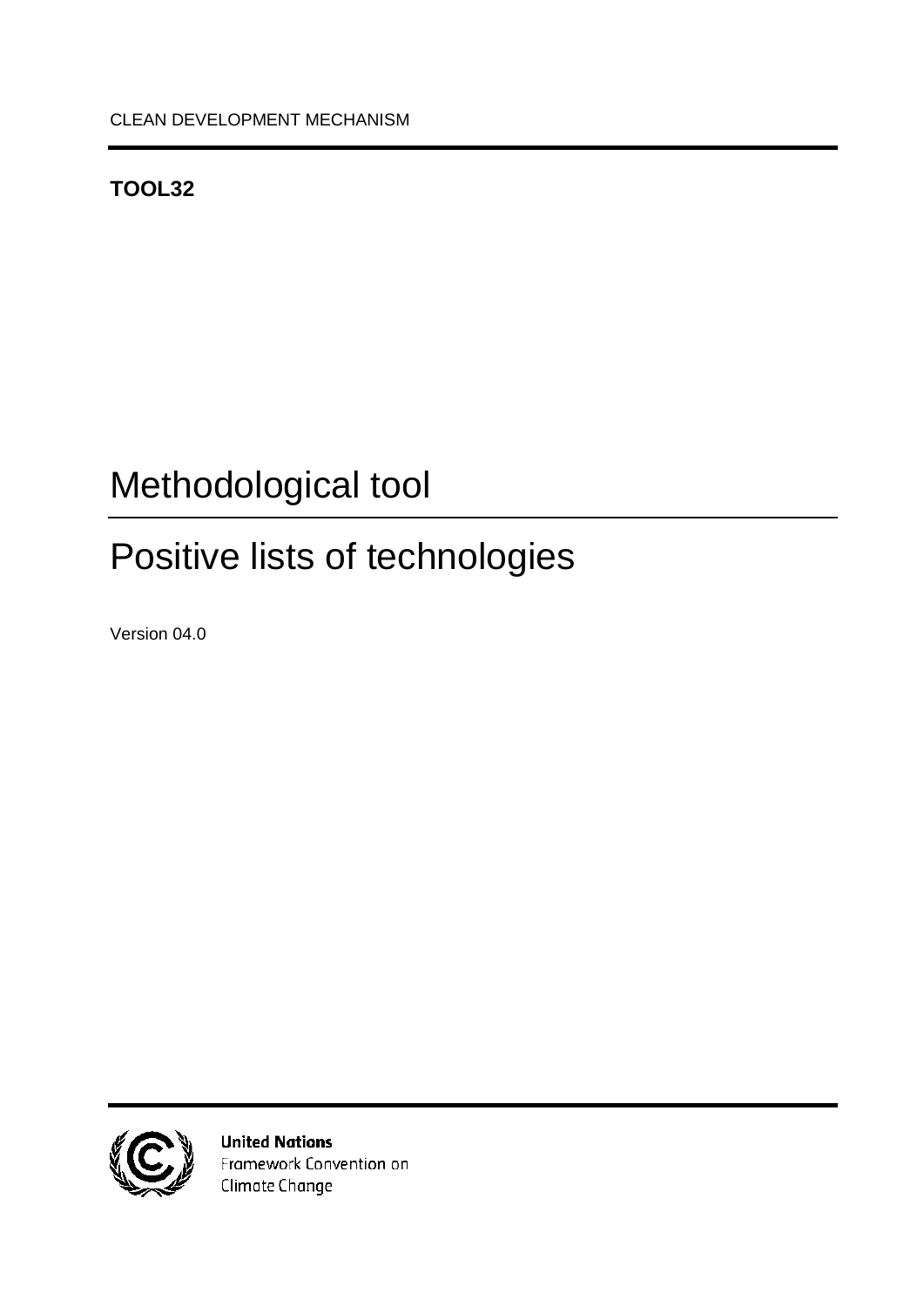### **TABLE OF CONTENTS Page**

| 1. |                                                                      |                                                                     |                                                             |                |  |  |
|----|----------------------------------------------------------------------|---------------------------------------------------------------------|-------------------------------------------------------------|----------------|--|--|
| 2. |                                                                      |                                                                     |                                                             | $\overline{3}$ |  |  |
|    | 2.1.                                                                 |                                                                     |                                                             | 3              |  |  |
|    | 2.2.                                                                 |                                                                     |                                                             | 3              |  |  |
|    | 2.3.                                                                 |                                                                     |                                                             | 3              |  |  |
| 3. |                                                                      |                                                                     |                                                             |                |  |  |
| 4. |                                                                      | 3                                                                   |                                                             |                |  |  |
| 5. |                                                                      |                                                                     |                                                             |                |  |  |
|    | 5.1.                                                                 |                                                                     |                                                             | $\overline{4}$ |  |  |
|    |                                                                      | 5.1.1.                                                              |                                                             | $\overline{4}$ |  |  |
|    |                                                                      | 5.1.2.                                                              |                                                             | $\overline{4}$ |  |  |
|    | 5.2.                                                                 |                                                                     |                                                             |                |  |  |
|    |                                                                      | 5.2.1.                                                              | Renewable energy technologies for large-scale grid-         | 5              |  |  |
|    |                                                                      | 5.2.2.                                                              | Renewable energy technologies for large-scale isolated grid | 5              |  |  |
|    |                                                                      | 5.2.3.                                                              | Renewable energy technologies for small-scale grid-         | 6              |  |  |
|    |                                                                      | 5.2.4.                                                              | Renewable energy technologies for small-scale off-grid      | 6              |  |  |
|    |                                                                      | 5.2.5.                                                              |                                                             | $\overline{7}$ |  |  |
|    | 5.3.                                                                 | Positive list for technology/measure used by household, communities |                                                             | $\overline{7}$ |  |  |
|    | PROCESS, CRITERIA AND TIMELINE FOR THE UPDATE OF<br><b>APPENDIX.</b> |                                                                     |                                                             |                |  |  |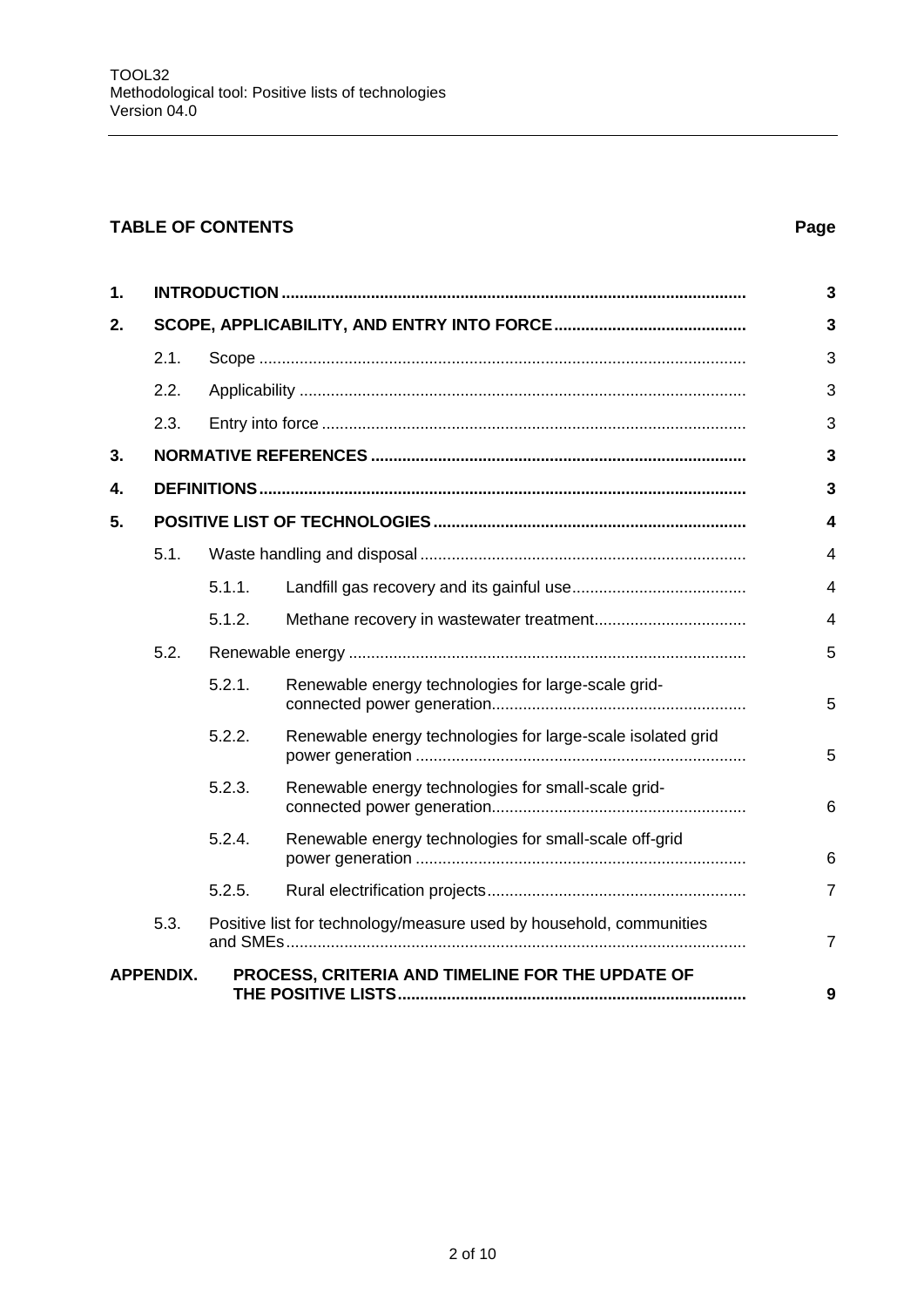# <span id="page-2-0"></span>**1. Introduction**

1. This methodological tool covers technologies that confer automatic additionality to CDM project activities and CDM programmes of activities (PoAs) that apply them.

# <span id="page-2-1"></span>**2. Scope, applicability, and entry into force**

#### <span id="page-2-2"></span>**2.1. Scope**

- 2. This methodological tool contains lists of technologies and associated conditions that confer automatic additionality to CDM project activities and CDM PoAs that apply such technologies and meet specified conditions (hereinafter referred to as positive lists).
- 3. The methodological tool specifies the validity, process for update and timelines for the update of the positive list (see appendix of this document).

#### <span id="page-2-3"></span>**2.2. Applicability**

- 4. The use of this methodological tool is not mandatory for the project participants of a CDM project activity or CDM PoA for demonstrating their additionality.
- 5. This methodological tool shall be applied in conjunction with a small-scale or large-scale methodology which refers to this tool.
- 6. The positive lists as contained in section 5 of this tool are valid up to 10 March 2025. Notwithstanding the provisions on the validity of new, revised and previous versions of methodologies and methodological tools in the "Procedure: Development, revision and clarification of baseline and monitoring methodologies and methodological tools", there will be no grace period for the application of this tool and the validity of the positive list after this date, including in cases where further technologies are added to the positive list through revisions of this tool before this date.

#### <span id="page-2-4"></span>**2.3. Entry into force**

7. The date of entry into force is the date of the publication of the EB 113 meeting report on 11 March 2022 .

## <span id="page-2-5"></span>**3. Normative references**

- 8. The project participants of a CDM project activity or CDM PoA shall follow the applicable provisions for the demonstration of their additionality as provided for in the following documents:
	- (a) "CDM project standard for project activities";
	- (b) "CDM project standard for programme of activities".

## <span id="page-2-6"></span>**4. Definitions**

9. The definitions contained in the "Glossary: CDM terms" shall apply.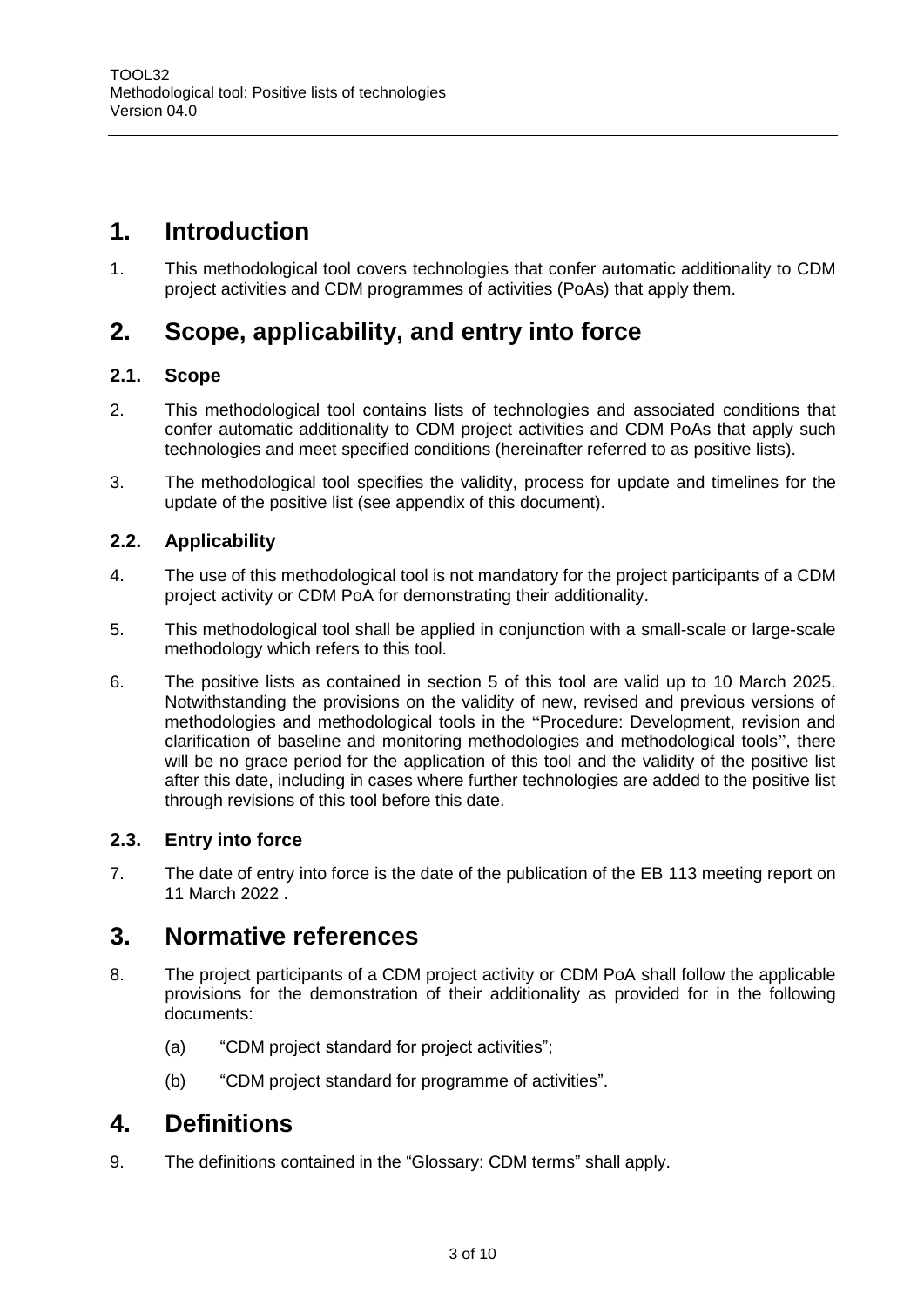# <span id="page-3-4"></span><span id="page-3-0"></span>**5. Positive list of technologies**

10. When applying baseline and monitoring methodologies that refer to this tool, project activities and PoAs are deemed automatically additional if they exclusively apply the technologies listed under this section and demonstrate that they fulfil the related conditions specified in the same section.

#### <span id="page-3-1"></span>**5.1. Waste handling and disposal**

#### <span id="page-3-2"></span>**5.1.1. Landfill gas recovery and its gainful use**

- 11. The project activities and PoAs at new or existing landfills (greenfield or brownfield) are deemed automatically additional, if it is demonstrated that prior to the implementation of the project activities and PoAs the landfill gas (LFG) was only vented and/or flared (in the case of brownfield projects) or would have been only vented and/or flared (in the case of greenfield projects) but not utilized for energy generation, and that under the project activities and PoAs any of the following conditions are met:
	- (a) The LFG is used to generate electricity in one or several power plants with a total nameplate capacity that equals or is below 10 MW;
	- (b) The LFG is used to generate heat for internal or external consumption;
	- (c) The LFG is flared.

#### <span id="page-3-3"></span>**5.1.2. Methane recovery in wastewater treatment**

- 12. The project activities and PoAs in an existing facility are deemed automatically additional if it is demonstrated that all of the following conditions are met:
	- (a) The existing treatment system is an anaerobic lagoon and the wastewater discharged meets the host country regulation;
	- (b) There is no regulation in the host country that requires the management of biogas from domestic, industrial and agricultural sites;
	- (c) There is no capacity increase in the wastewater treatment system;
	- (d) No other alternative economic activity is expected to be undertaken on the land of the existing lagoon;
	- (e) The biogas is used to generate electricity in one or more power plants, and the total nameplate capacity is below 5 MW.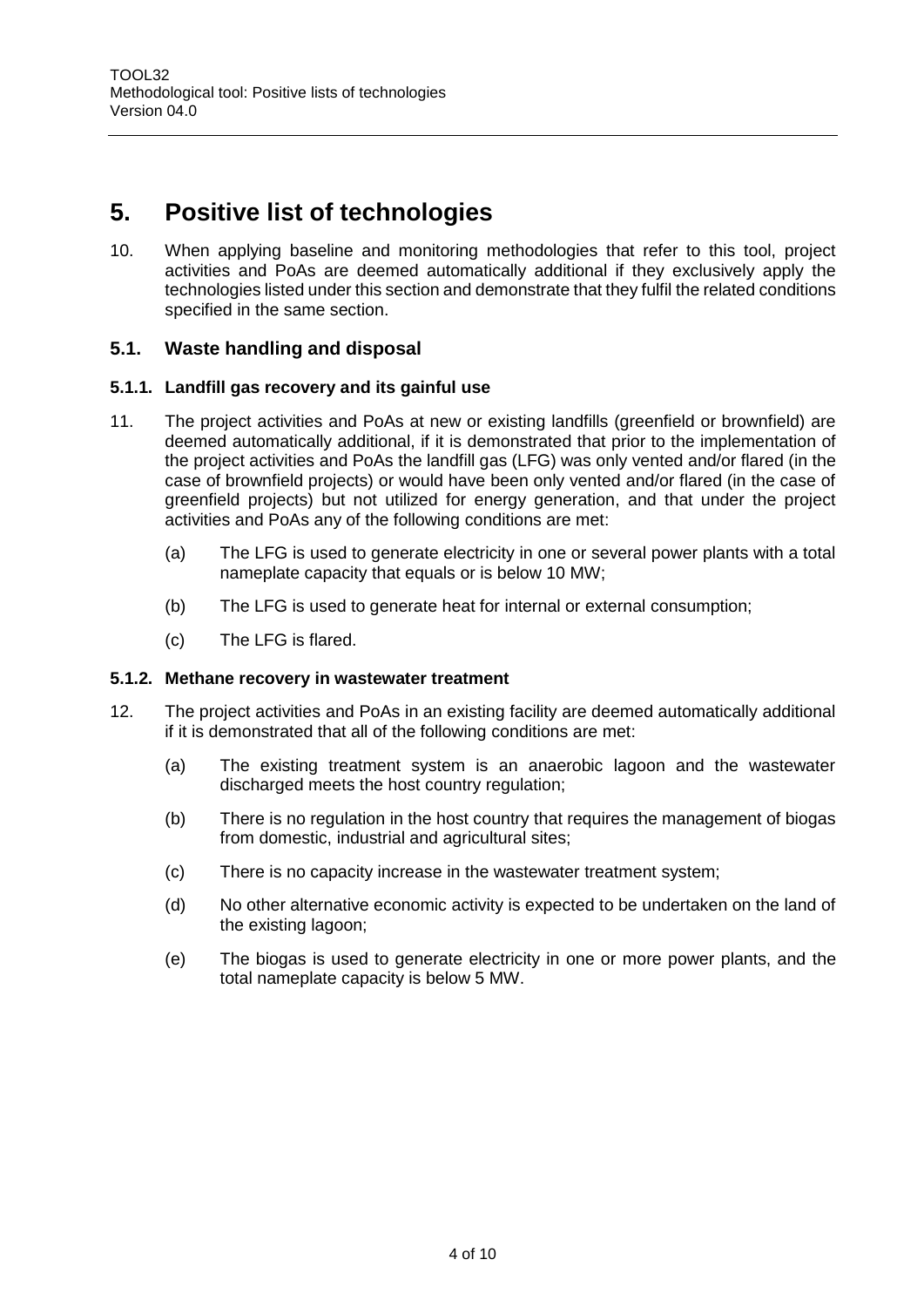#### **5.2. Renewable energy<sup>1</sup>**

#### <span id="page-4-0"></span>**5.2.1. Renewable energy technologies for large-scale grid-connected power generation**

- <span id="page-4-2"></span>13. The following grid-connected electricity generation technologies are considered for the positive list:
	- (a) Solar thermal electricity generation including concentrating solar power ;
	- (b) Off-shore wind technologies;
	- (c) Marine wave technologies;
	- (d) Marine tidal technologies;
	- (e) Ocean thermal technologies.
- 14. A specific technology listed in paragraph [13 above](#page-4-2) is defined as automatically additional if at the time of PDD submission<sup>2</sup> any of the following conditions is met:
	- (a) The percentage share of total installed capacity of the specific technology in the total installed grid connected power generation capacity in the host country is equal to or less than two per cent; or
	- (b) The total installed capacity of the technology in the host country is less than or equal to 50 MW.

#### <span id="page-4-1"></span>**5.2.2. Renewable energy technologies for large-scale isolated grid power generation**

- <span id="page-4-3"></span>15. The following electricity generation technologies in an isolated grid are considered for the positive list:
	- (a) Solar photovoltaic technologies;
	- (b) Solar thermal electricity generation including concentrating solar power ;
	- (c) Off-shore wind technologies;
	- (d) Marine wave technologies;
	- (e) Marine tidal technologies;

(f) Ocean thermal technologies.

<sup>1</sup> The project proponents that apply simplified procedure to demonstrate additionality shall provide information on actual capital cost of the project activity or the CPA at the time of the first verification. This information will be used for further work on positive list and will not affect the registered projects or PoAs.

<sup>&</sup>lt;sup>2</sup> For registration of the project activity or inclusion of the component project activity (CPA) in a programme of activities.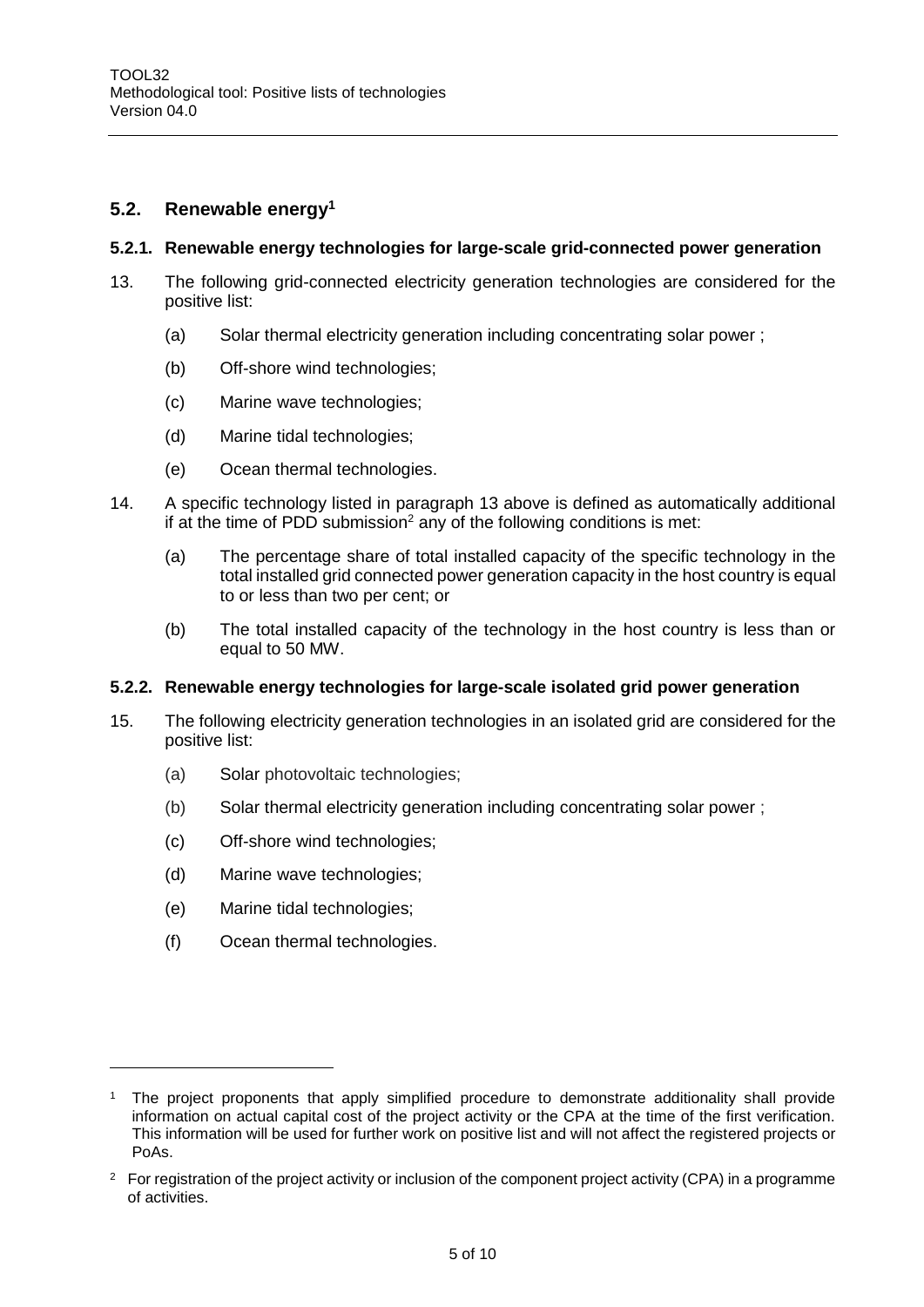- 16. A specific technology listed list in paragraph [15 above](#page-4-3) is defined as automatically additional if at the time of PDD submission<sup>3</sup> any of the following conditions is met:
	- (a) The percentage share of total installed isolated grid power generation capacity of the specific technology in the total installed isolated grid power generation capacity in the host country is equal to or less than two per cent; or
	- (b) The total installed isolated grid power generation capacity of the specific technology in the host country is less than or equal to 50 MW.

#### <span id="page-5-0"></span>**5.2.3. Renewable energy technologies for small-scale grid-connected power generation**

- 17. The following grid-connected renewable electricity generation technologies are included in the positive list:
	- (a) Solar thermal electricity generation including concentrating solar power ;
	- (b) Off-shore wind technologies;
	- (c) Marine wave technologies;
	- (d) Marine tidal technologies;
	- (e) Building-integrated wind turbines or household rooftop wind turbines of a size up to 100 kW;
	- (f) Biomass internal gasification combined cycle .

#### <span id="page-5-1"></span>**5.2.4. Renewable energy technologies for small-scale off-grid power generation**

- 18. The following off-grid electricity generation technologies are included in the positive list where the individual units do not exceed the thresholds indicated in parentheses with the aggregate project installed capacity not exceeding the 15 MW threshold:
	- (a) Micro/pico-hydro (with power plant size up to 100 kW);
	- (b) Micro/pico-wind turbine (up to 100 kW);
	- (c) PV-wind hybrid (up to 100 kW);
	- (d) Geothermal (up to 200 kW);

 $\overline{a}$ 

(e) Biomass gasification/biogas (up to 100 kW);

<sup>&</sup>lt;sup>3</sup> For registration of the project activity or inclusion of the component project activity (CPA) in a programme of activities.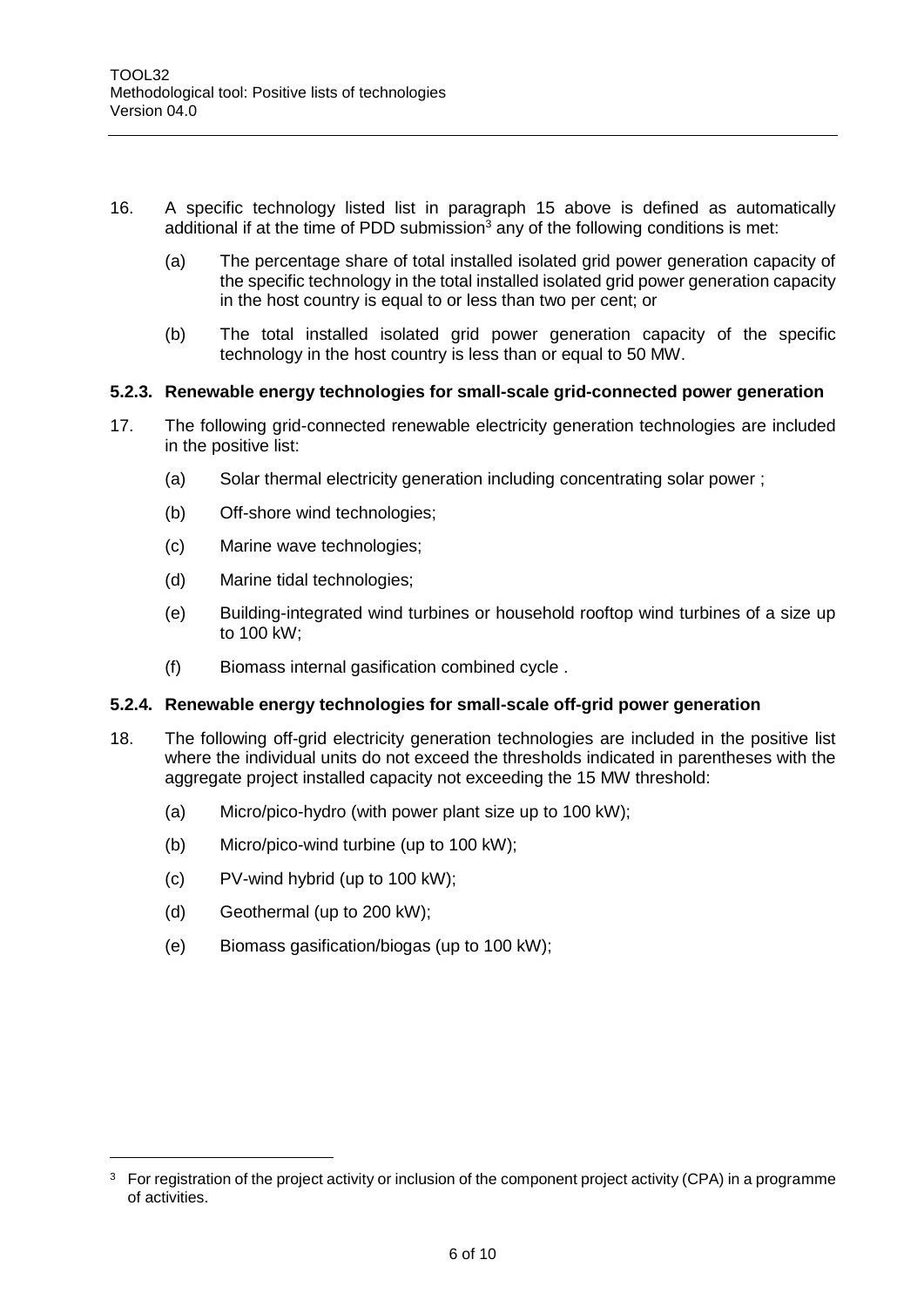#### <span id="page-6-0"></span>**5.2.5. Rural electrification projects**

- 19. Rural electrification<sup>4</sup> project activities using renewable energy sources in countries with rural electrification rates less than 50 per cent; the most recent available data on the electrification rates shall be used to demonstrate compliance with the 50 per cent threshold. In no case, data older than three years from the date of commencement of validation of the project activity shall be used.
- 20. Rural electrification project activities by grid extension are automatically additional when all the following criteria are met:
	- (a) Rural electrification rate in the country is below 50 per cent;
	- (b) Geography: Least Developed Countries , Small Island Developing States , Special Under Developed Zone (SUZ)<sup>5</sup>;
	- (c) Recent trends: rural electrification rate has increased by less than 20 per cent over the past 10 years;
	- (d) The extension of a grid for rural electrification of a community involves at least a distance of 3 km from the point of grid extension to the rural community at which the CDM project is implemented.

#### <span id="page-6-1"></span>**5.3. Positive list for technology/measure used by household, communities and SMEs**

- 21. The following technologies where the users of the technology/measure are households or communities or Small and Medium Enterprises (SMEs):
	- (a) **Biogas digesters for cooking:** Digesters used in biogas generation from anaerobic treatment wastes (e.g., kitchen, vegetable, animal and farm) where the resulting biogas is used for heat production for cooking purpose as eligible under the approved CDM methodologies for example AMS-I.C., AMS-I.E. or AMS-I.I.;
	- (b) **Micro-irrigation:** Application of optimum quantify of water at low hourly flow rates directly to the root zone of plants (such as drip irrigation, micro-sprinklers), which results in avoidance of water losses attributed to the traditional flooded irrigation systems as eligible under the approved CDM methodology for example AMS-II.F.;
	- (c) **Energy efficient pump-set for agriculture:** Energy efficient pump and motor assembly together with starter and other electrical accessories/devices to deliver water for irrigation, as eligible under the approved CDM methodology for example AMS-II.P. Only pump-sets belonging to the highest efficiency class in the national standards and labelling (S & L) programme (e.g. five-star energy efficiency rating) are eligible. Where such S & L programme are not in place, it shall be demonstrated that the efficiency of project pump-sets is at least 10 per cent (in

 $\overline{a}$ 

<sup>4</sup> Rural electrification for the purpose of this document is defined as a project activity for supplying renewable electricity to facilities and energy consumers that do not have access to any electricity distribution system/network such as a national grid or regional grid. Such electricity end-use facilities may include but are not limited to households, public buildings, and/or small, medium and micro enterprises. Electricity uses may include but are not limited to interior lighting, street lighting, refrigeration, or agricultural water pumps. Rural electrification rate is the percentage of rural population having access to electricity.

<sup>5</sup> SUZ as defined under the micro-scale additionality tool.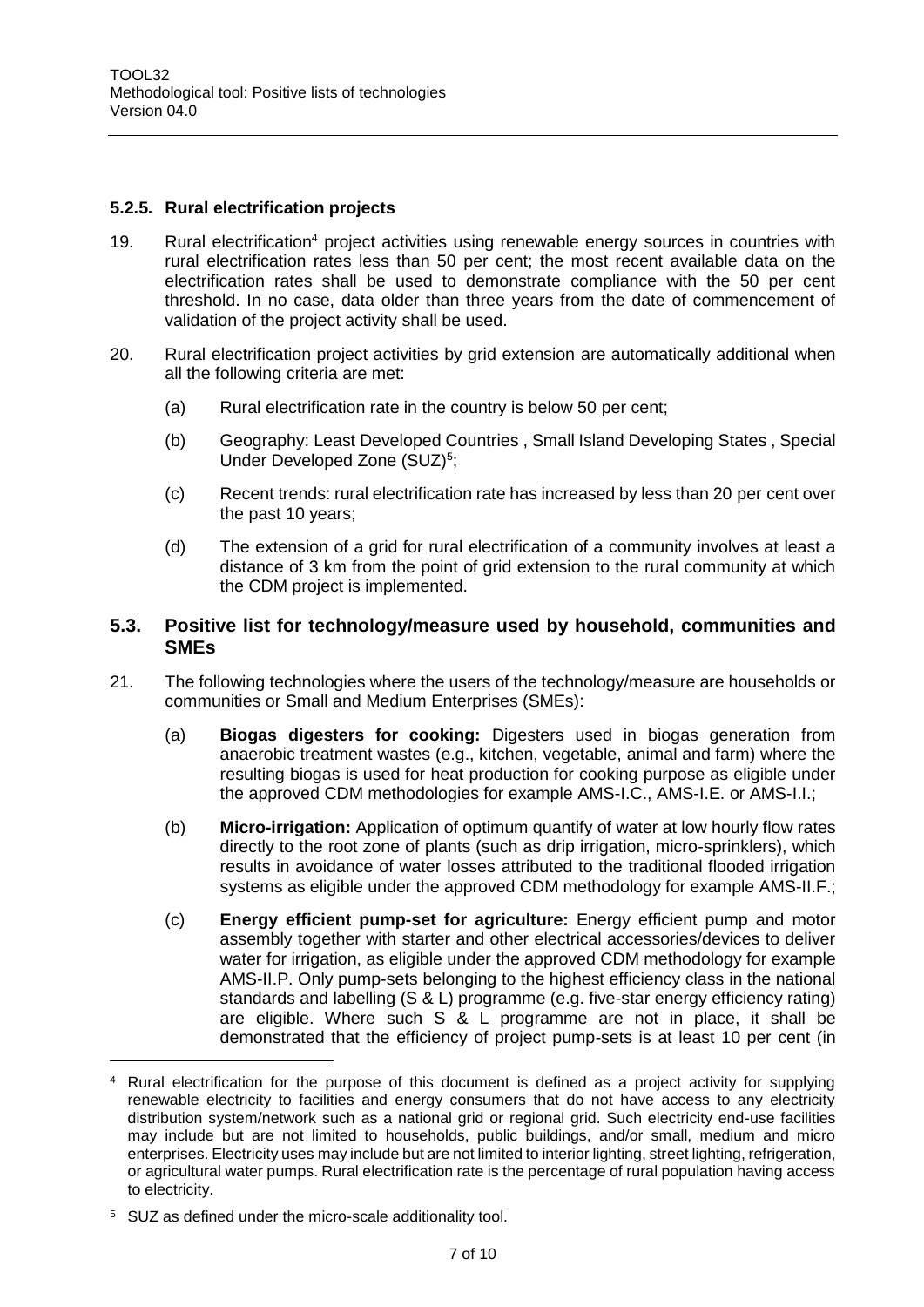relative terms) higher than the average efficiency of the pump sets in the market to be eligible.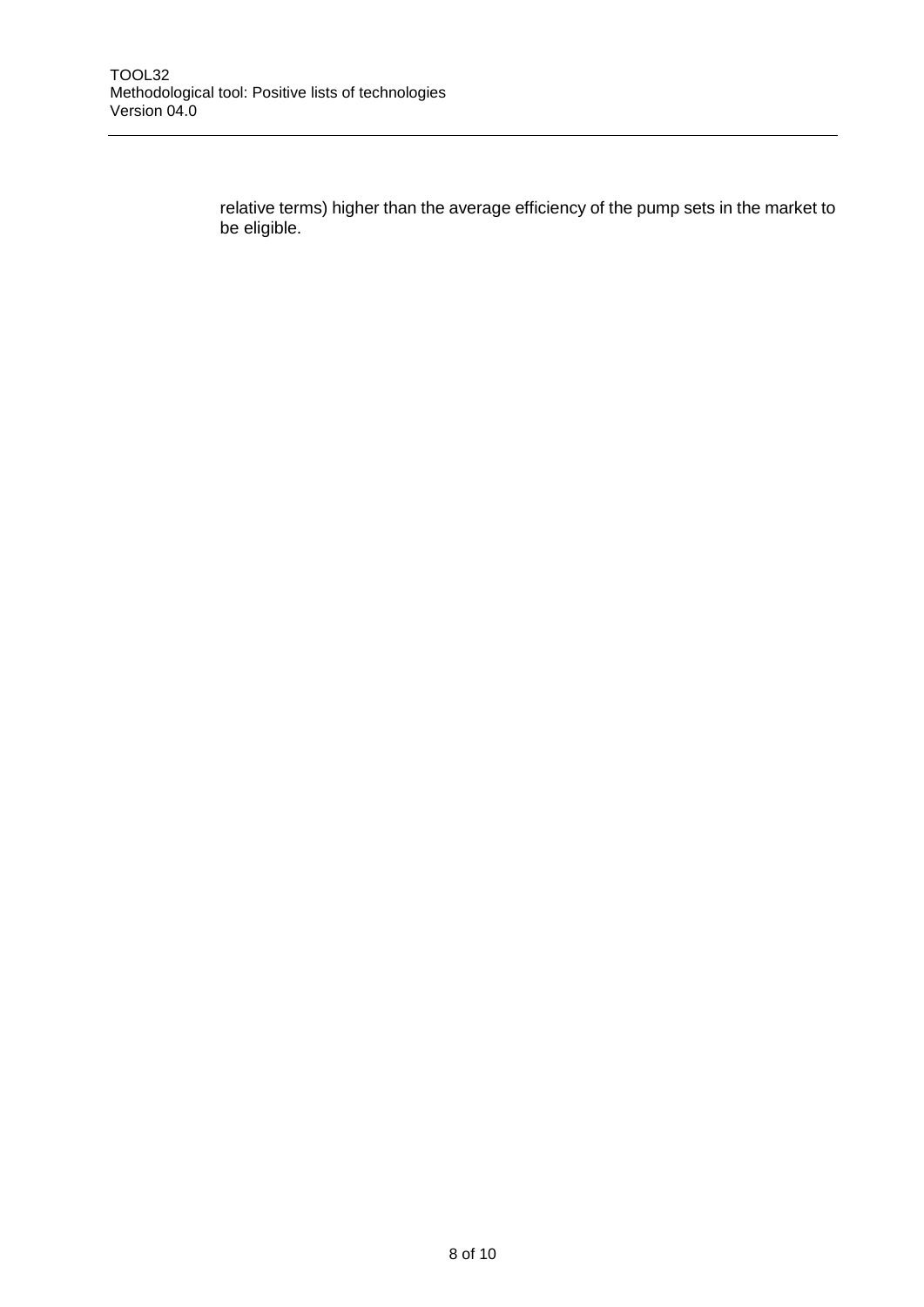# <span id="page-8-0"></span>**Appendix. Process, criteria and timeline for the update of the positive lists**

- 1. The validity of the positive list included in this tool shall be re-assessed by the Methodologies Panel (MP) every three years.
- 2. The MP shall initiate the analysis of the positive list of technologies at least 365 days prior to the expiry date of the positive list as referred to in paragraph 6 of this tool.
- 3. The MP shall review relevant information on costs, penetration rates and other related information (e.g. regulations) pertaining to the technologies and conditions contained in the positive list and comparable alternatives that are applicable to non-Annex I Party countries taking into account size thresholds and prepare a recommendation on the continuation or graduation of technologies contained in the positive list for consideration by the Board.
- 4. The Board shall decide on the continuation or graduation of the technologies contained in the positive list.
- 5. The Board may include additional technologies to the positive list in this tool at any point in time. In such cases, the validity of the technologies added is limited to the remaining valid period of the positive list as indicated in paragraph 6 of this tool and those technologies are subject to review as indicated in paragraphs 1–3 above.
- 6. Stakeholders may propose addition of technologies to the positive list in this tool following the process in section 6 'Revision of approved methodology or methodological tool' of the "Procedure: Development, revision and clarification of baseline and monitoring methodologies and methodological tools".

#### - - - - -

| Version | Date             | Description                                                                                                                                                                                                                                                                 |
|---------|------------------|-----------------------------------------------------------------------------------------------------------------------------------------------------------------------------------------------------------------------------------------------------------------------------|
| 04.0    | 11 March 2022    | EB 113, Annex 17                                                                                                                                                                                                                                                            |
|         |                  | grid-connected<br>Revision to<br>exclude<br>photovoltaic<br>solar<br>technologies from the positive list of technologies.                                                                                                                                                   |
| 03.0    | 27 May 2021      | EB 110, Annex 4                                                                                                                                                                                                                                                             |
|         |                  | Revision to extend the validity of the positive list included in the<br>tool for one year on an interim basis to avoid the gap in its validity.                                                                                                                             |
| 02.0    | 28 November 2019 | EB 105, Annex 5                                                                                                                                                                                                                                                             |
|         |                  | Revision to include positive lists from "AM0103: Renewable<br>energy power generation in isolated grids", "ACM0002: Grid-<br>connected electricity generation from renewable sources" and<br>"TOOL21: Demonstration of additionality of small-scale project<br>activities". |